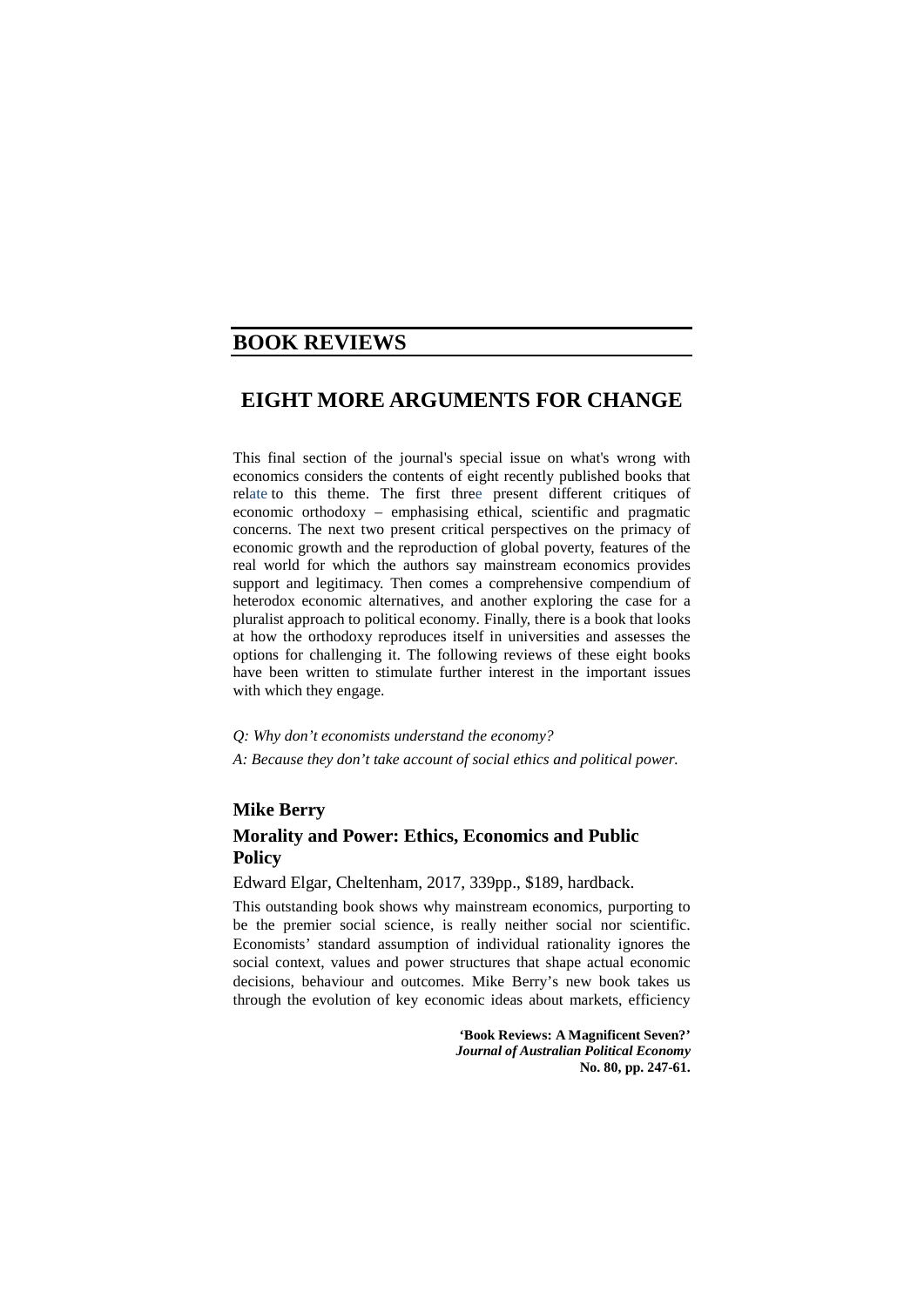and welfare, showing how economics lost its way as a guide to useful public policy. It shows how an explicitly ethical alternative could help us deal better with modern challenges like financial instability, economic inequality and environmental crisis.

Mike Berry is best known for his previous writing on urban political economy. Now retired from his position at RMIT in Melbourne, he has been turning his attention to other themes. His book on the ongoing relevance of the writings of Canadian political economist John Kenneth Galbraith, particularly *The Affluent Society*, was reviewed in a previous issue of this journal. In this brand new book he turns his attention to a broad assessment of mainstream economics, its analytical foundations, influence and policy implications. The linking theme is the importance of considering the ethical dimention in economic inquiry and analysis. It is well known that mainstream economists have had a tendency to claim that their work is value free. It is equally commonplace to observe that it usually isn't. So the key questions are: what values enter the analysis, implicitly or explicitly, and what are the consequences? These are the issues that Berry's book is concerned to elucidate.

The book has three main sections. Part one looks at the foundations of economic thought. This historical perspective goes back to the writings of early classical political economists and the influence of philosophers such as David Hume and Jeremy Bentham. Attention is given to John Stuart Mill and the subsequent 'retreat to the margin' that came with the marginalist revolution and the emergence of neoclassical economic theory. The 'Marshallian fudge' that claims economists base their reasoning on 'as if' reasoning comes in for particularly strong criticism.

Part two raises some thorny questions about the nature of economic analysis. What do economists mean when they talk of economic welfare? What is efficiency? What is the role of social justice in relation to economic policy? Is democracy possible? Berry's analysis emphasises some of the internal contradictions and limitations of mainstream economic reasoning, and posits an alternative 'consequentialist' framework. In his own words, we should 'distinguish the role of moral and other normative/affective factors in determining how people behave in society from ethical judgements of the rightness and goodness of that behaviour, by directing attention to the "wide consequences" resulting' (p.194).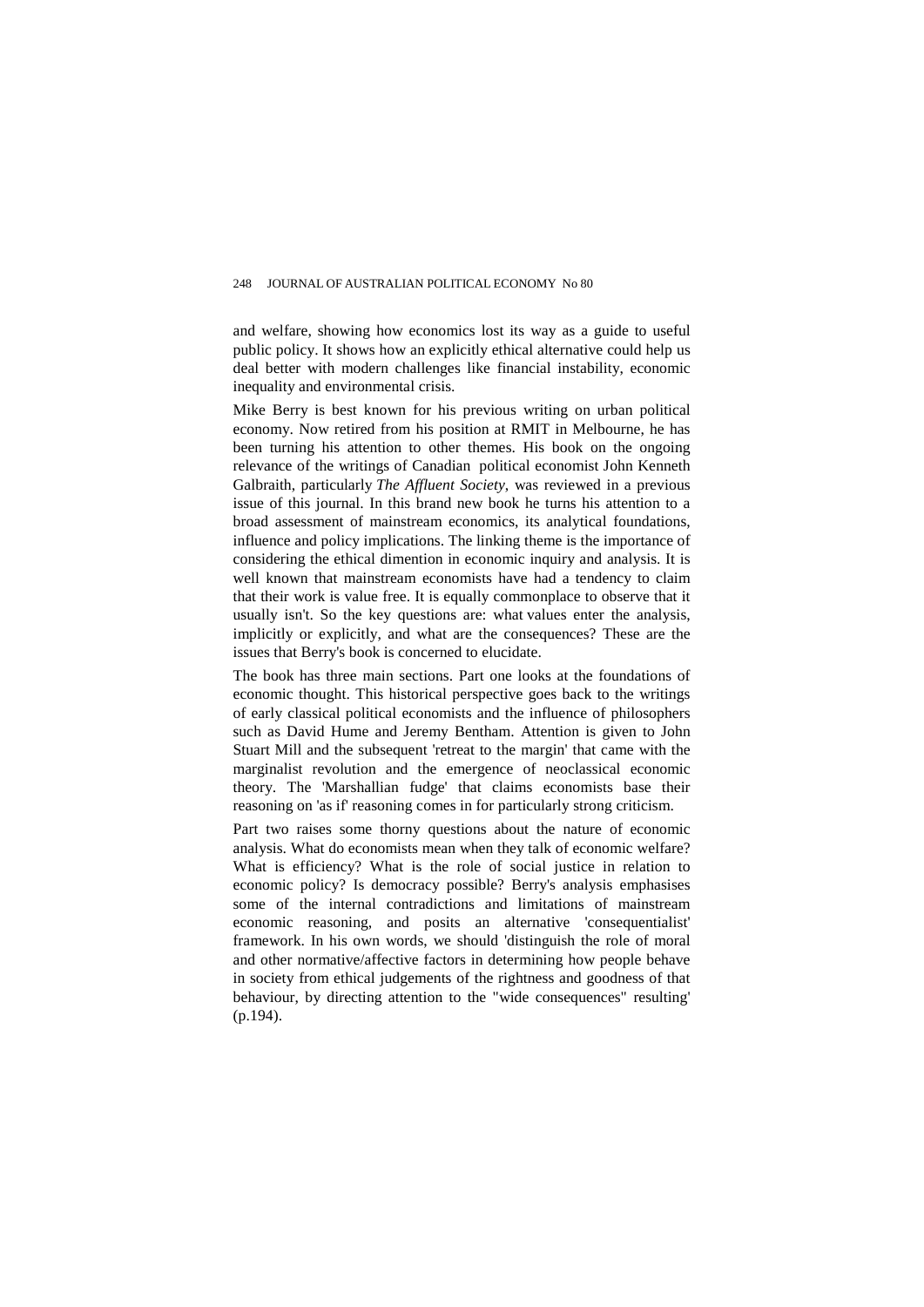Part three uses this framework to interrogate an array of policies which mainstream economists have endorsed. These include policies that have supported the privatisation process, increased inequality and created the conditions for greater financial instability. Berry argues that economists are significantly players in processes producing financial crisis, environmental crisis, population crisis and the 'hollowing of democracy'.

He concludes with an epilogue that puts the case for 're-capturing the high ground'. He acknowledges that this will be no easy task because today's dominant class has a tenacious grip over economy and society. He says: 'prising lose their grip will be a mighty challenge…One useful asset in taking on the challenge will be to replace an increasingly inadequate economic discipline with a political economy built on a broad concept of ethically motivated subjects and politically conditioned outcomes' (p.313). This is not a call for the overthrow of capitalism: rather, it is a call for a new Enlightenment in which public policy is driven by a combination of reason and ethics, rather than vested interests and what Galbraith called 'the conventional wisdom'.

## **Edward Fullbrook**

#### **Narrative Fixation in Economics**

College Publications, London, for World Economics Association Books, 2016, 166pp., \$32.00, paperback.

This important book burrows deeply into what's wrong with the orthodoxy, arguing that the attempt to develop economics as a science rests on shaky foundations. The notion of 'narrative' provides the book with a distinctive central theme. All narratives are based on a underlying conceptual framework, including assumptions about what matters and how knowledge advances. Fullbrook carefully and systematically documents what is distinctive about the narrative associated with the neoclassical economic approach. Its elements are assumptions about rationality and independent action in the world where, in reality, almost all of our behaviour is shaped by interdependence and reciprocity. More than that, it rests on a method of analysis that is effectively closed to ideas and alternative ways of seeing. 'Thinking like an economist', to use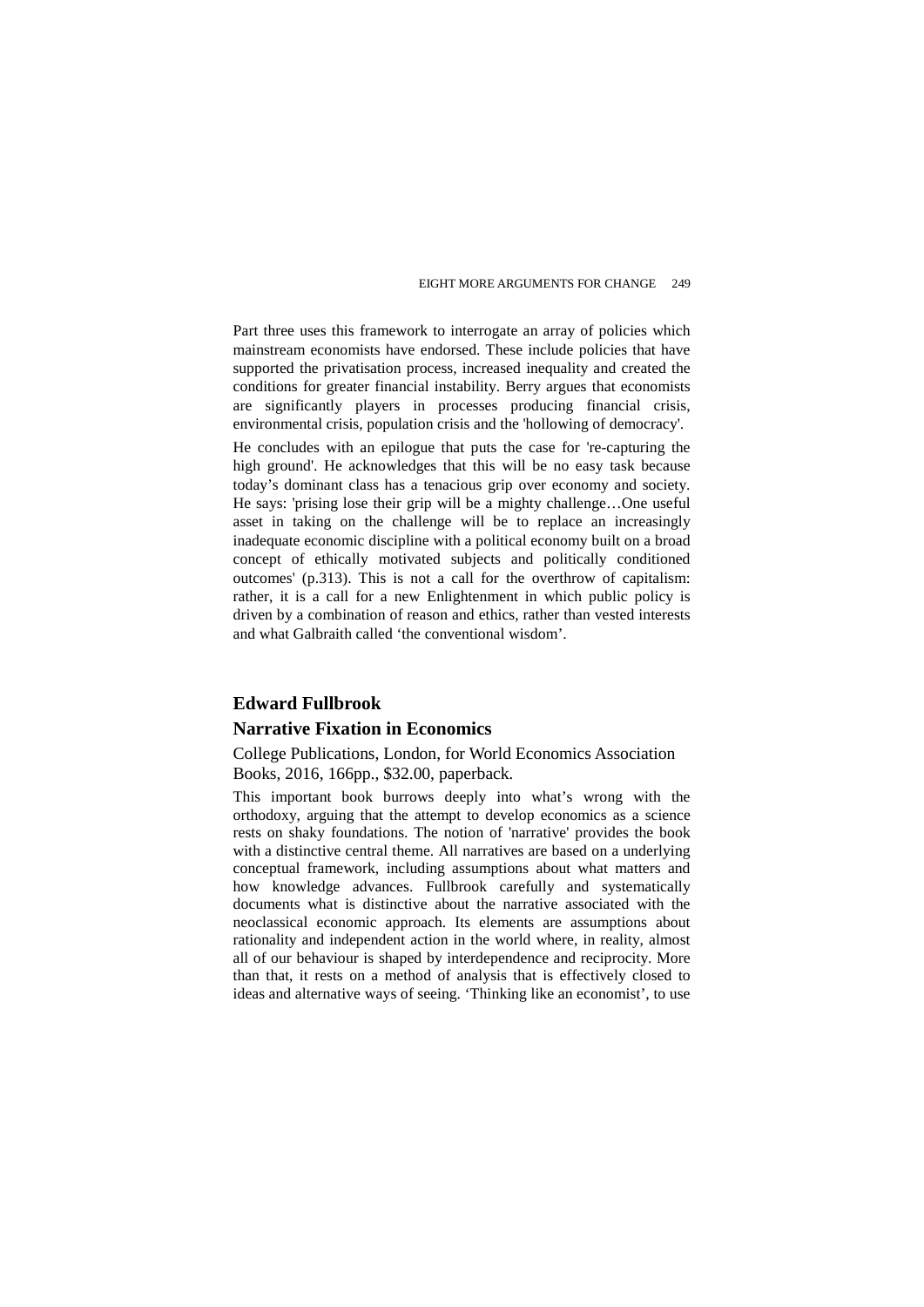Paul Samuelson's well-known phrase, is revealed as a straightjacket rather than a means of open-ended inquiry.

Fullbrook's critique makes a plea for an alternative approach to economics if it is to be more consistent with the best practice in subjects such as physics. He contends that mainstream economics is still trying to emulate the physics of the 19th century based on Newtonian principles, rather than the principles and practices of modern science. A reflexive pluralism is needed, and that is what is now so evidently lacking in the economic mainstream.

The book develops its arguments with reference to complex matters of ontology, epistemology and methodology, so it is not an easy read. It is written with great clarity, however, such that anyone seriously concerned to understand the issues can follow the arguments. In order to ensure that his critique is not denigrated as attacking a straw man – which is a commonly attempted self-defence by mainstream economists who claim that the subject has moved on to develop its own 'internal heterodoxy' - Fullbook incorporates game theory and other variations of their modern practices into his critique. He shows that these are largely rooted in the same assumptions about the nature of science and scientific progress.

One important lesson from the book is that the call for pluralism should not be conflated with the existence of heterodoxy. People working within particular schools of heterodox economics can be just a single-mindedly monist in their method as are neoclassical economists. Pluralism requires that, whatever the investigation, there should be openness to alternative ways of seeing and alternative types of knowledge.

Ed Fullbrook has been a significant figure in developing the challenge to mainstream economics. He has written and edited an array of previous books, while also coordinating the contributions of many other dissidents and activists challenging the orthodoxy. He was one of the first to discern the significance of the emergence in France of the post-autistic economics movement, and has been an active participant in facilitating international institutions seeking to promote a pluralist economics.. Based in the UK, he has been a 'go-to person' for tapping into networks of dissident economists worldwide. This addition to his books about the fundamental problems of orthodoxy is particularly valuable and warrants widespread attention.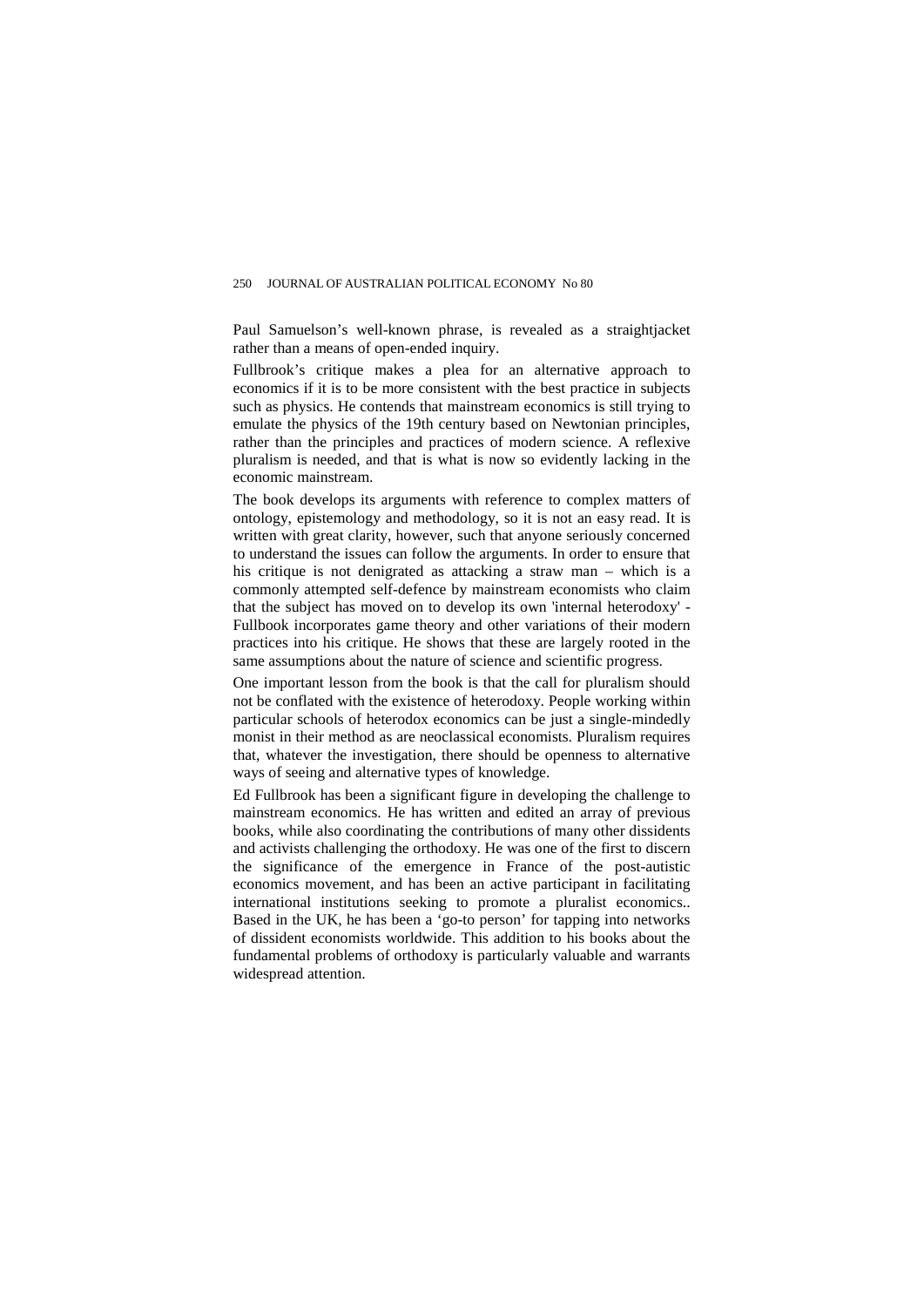## **John M. Legge**

## **Economics Versus Reality**

Transaction Publishers, New Brunswick and London, 2016,

318pp., \$74.00, paperback.

The late Australian political economist Ted Wheelwright argued that mainstream economics would be continuously vulnerable on two flanks. It would be resisted and rejected by political economists concerned about its tunnel vision and pro-capitalist bias, while also facing recurrent criticisms from practical business people who see the orthodox theory as inadequate for dealing with the actual conditions and challenges in the real world. John Legge's book is in the latter category. Legge himself is ideally placed to develop this critique, because he is a former businessman who became a university academic, teaching economics in relation to marketing and management. His view, in a nutshell, is that the influence of neoclassical economics has been entirely unhelpful and that a more practical alternative can be built on the foundations laid by J.M. Keynes and Joseph Schumpeter. The latter are said to be the greatest economists of the 20th century, a view that many would echo, and they are clearly the 'heroes' in his analysis of what needs to be changed.

The book is packed with insight, irony and occasional humour. Most importantly, it reflects a 'real world' perspective (although sceptics might well ask which of many possible views of the real world are being emphasised). The author's comments on the relationship between economics and engineering are particularly interesting, reflecting his own background as an engineer.

The critique presented in the book ranges widely over various aspects of economics as it is taught to undergraduates. The concept of competition as a market *structure,* rather than a *process* of trying to be a winner, is particularly trenchant. As Legge points out, the latter is the character of actual business competition. The book also has chapters on money and banking, the shaky foundations of macroeconomics, inflation, labour market, growth, investment, externalities, corporations and much else besides. In each there is succinct statement of the prevailing orthodoxy, coupled with astute observations about what really happens in the world of business. The book shows the huge gulf between mainstream thinking/teaching and what really needs to be understood for practical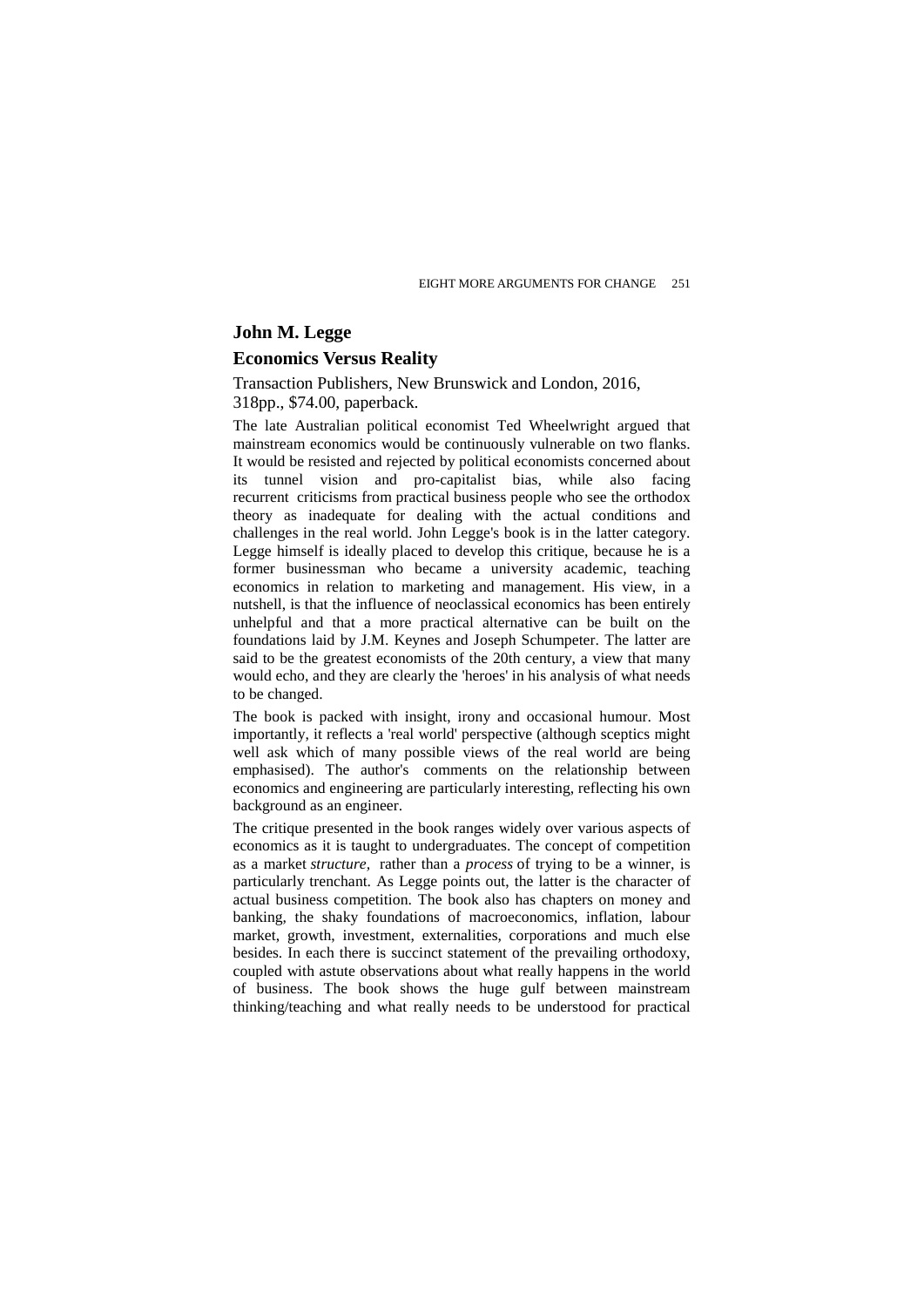decision-making. Legge posits that neoclassical theory is inadequate as a guide for business practitioners and that the associated neoliberal policy program is equally inadequate as a means of aligning the economy with reasonable social objectives. On privatisation, for example, he concludes (p.296) that 'the case for privatising natural monopolies is based on false theories and has been exposed as bad for consumers in practice. Such enterprises should be taken back into public ownership as rapidly as possible.'

John Legge's book can be recommended for its down-to-earth approach to economics, showing many insights into why mainstream economic theories recurrently fail the real-world test of practicality and usefulness. As one might expect of a book looking from the perspective of relevance and usefulness to real world business, the ultimate prescriptions are not radical. One may detect some similarity with Malcolm Turnbull's rhetoric about jobs and growth, for example, although the preferred means of reaching those goals are quite different. For Legge, jobs and growth are more likely to come from the application of Keynesian ideas about employment and Schumpeterian ideas about innovation. In the end, aiming for a European style 'social market economy' is the main prescription.

#### **Haydn Washingon**

#### **Positive Steps to a Steady State Economy**

Campaign for a Steady State Economy (CASSE), Sydney, 2017, 443pp., \$25.40, paperback.

A different type of critique of mainstream economics and, more particularly, the market economy that that it depicts and idealises, questions the primacy of economic growth. Can or should growth be infinite? There have been big thinkers throughout the history of economic ideas who have expressed doubts, few more so than John Stuart Mill who looked to a future 'steady state economy' as a desirable end to the growth orientation of the existing economic system. More recently, environmentalists have warned of the limits to growth, pointing to the ultimately inevitable exhaustion of finite and non-renewable resources and the cumulative stresses that result from plundering nature to fuel growth of production and consumption. There is also a growing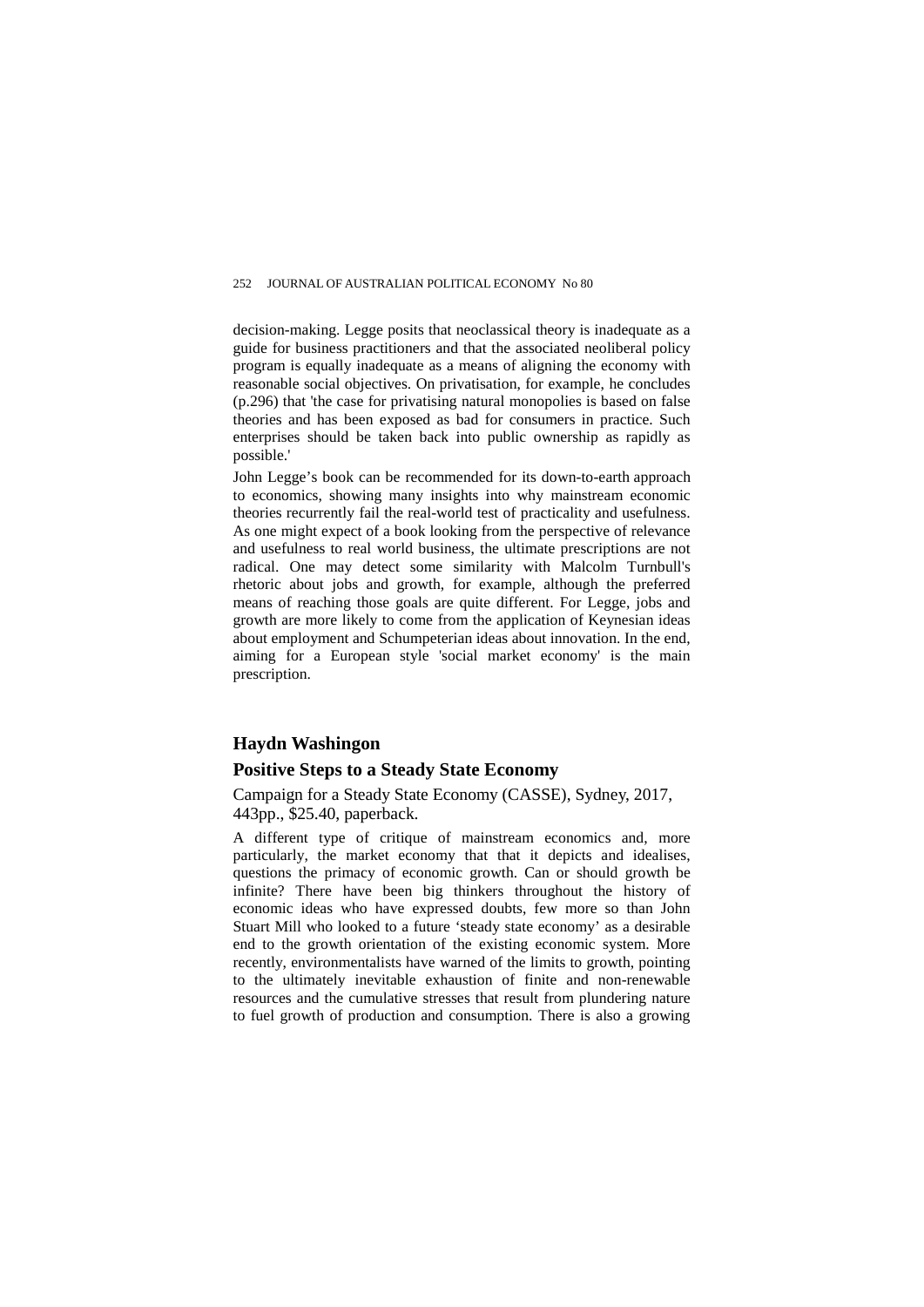body of knowledge to suggest that, beyond the elimination of poverty, further acquisition of material goods has only a weak correlation with improved social well-being. The evidence from 'happiness research' indicates that living in harmony with each other and with nature is more important than pumping out more commodities.

During the 20th century, economic growth was unquestionably the principal driver. Getting bigger and faster GDP growth had the support of mainstream economists who view it, in effect, as the be all and end all of economic activity and economic policy. This book presents a critique and alternative, foreseeing the need for a steady state economy and exploring the steps necessary to make the transition. The most wellknown international guru of modern steady state economics is Professor Herman Daly who has written the forward for this book. The other contributors are largely Australian, including people such as Paul Twomey, Mark Diesendorf, Phil Jones and Anna and Eva Schlunke who are active in the Australian chapter of the Campaign for the Advancement of a Steady State Economy (CASSE). Environmentalist Haydn Washington has put together a wide-ranging collection of articles on what a steady state economy implies and how we would need to do to get from here to there.

The positive steps that the book discusses include challenging the primacy of GNP as the principal indicator of economic health, moving to a more stable economy that emphasise human needs, stabilising population, reducing consumerism, cutting the throughput of resources and creating an ecologically sustainable energy system. Consideration is also given to the importance of reducing economic inequality, including the possible introduction of universal basic income, as a complement to moving towards sustainable economic arrangements. Banking systems, tariff structures, education, communication, local government and many other topics also get a guernsey. There are 35 chapters in all, about a third of them being written by the editor himself. This is the book to dip into in order to get a feeling for what embrace of the steady state economic principle would entail in practice in a country like Australia.

While mainstream economic thinking reigns and the 'jobs and growth' mantra is endlessly chanted by political leaders these anti-growth ideas have difficulty in getting a hearing. The prospects for the future of humankind really require us to think carefully about the alternative that this book advocates.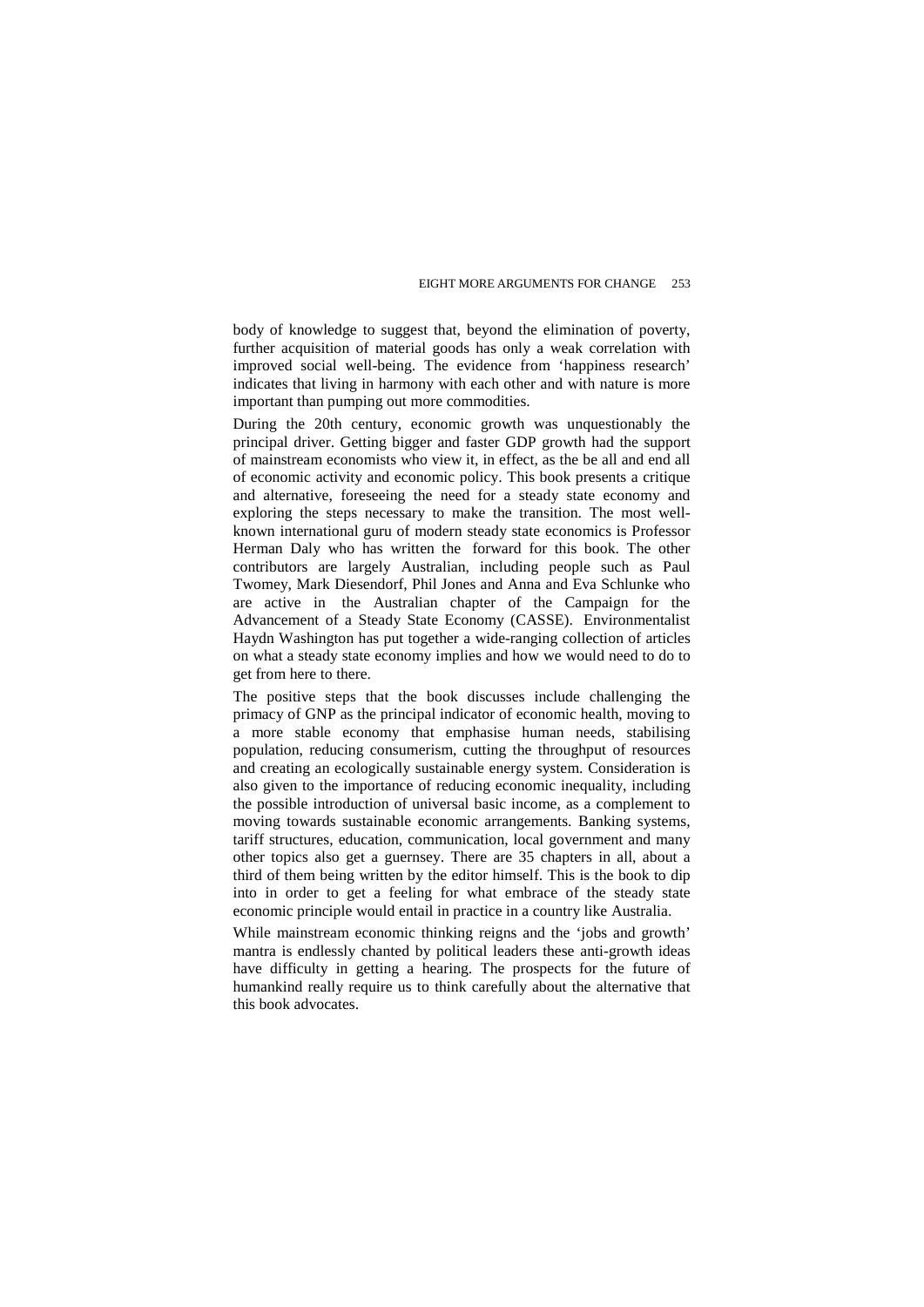## **Benjamin Selwyn**

## **The Struggle for Development**

Polity Press, Cambridge, 2017, 195pp., \$35.95, paperback.

The concern with poverty in developing countries is a field in which the application of mainstream economic thinking is particularly contentious. This book presents a critique and alternative. The focus of the critique is particularly on the so called anti-poverty consensus (APC) and its pernicious effect on the experience of poorer nations. The smooth rhetoric of international agencies such as the World Bank and IMF contrasts with the continuing harsh realities in the poorest countries. Selwyn is also critical of the so-called anti-poverty counter-consensus (APCC) to which writers such as Armartya Sen, Joseph Stiglitz, Thomas Piketty, Branco Milanovic, Ha-Joon Chang and Robert Wade have contributed. While acknowledging the good intent behind the latter contributions, Selwyn punches big holes in the APCCs narrative, arguing that it 'shares much common ground with the APC' (p.7). He contends that more unites than divides them, because they share common assumptions: that economic growth is the basis for human development; that it should be based on capitalist property rights; and that policies should seek to improve rather than replace the essentially exploitative capital-labour relations. His critique leads into the advocacy of an alternative approach to resisting exploitation through 'labour-led development'.

The book begins with a chapter dramatically called 'the big lie' which sets the tone for Selwyn's trenchant critique. Next comes a chapter on capitalism and poverty which documents the inequalities that continue to exist because of their close relationship to the social reproduction of capitalism, including its relationship to gender inequality, racism and the commodification of nature. The third chapter looks at poverty and the world economy, emphasising that global business reproduces poverty by the way in which it segments workforces to serve the profit-oriented goals of transnational corporations. The fourth chapter then returns to the question of how conventional anti-poverty programs fit into this world. Capital-centred development theory and practice is revealed as the problem. Selwyn argues that this capital-centred approach has its roots in particular economic thinking, including statist political economy, while some elements of modern Marxism also come under critical scrutiny.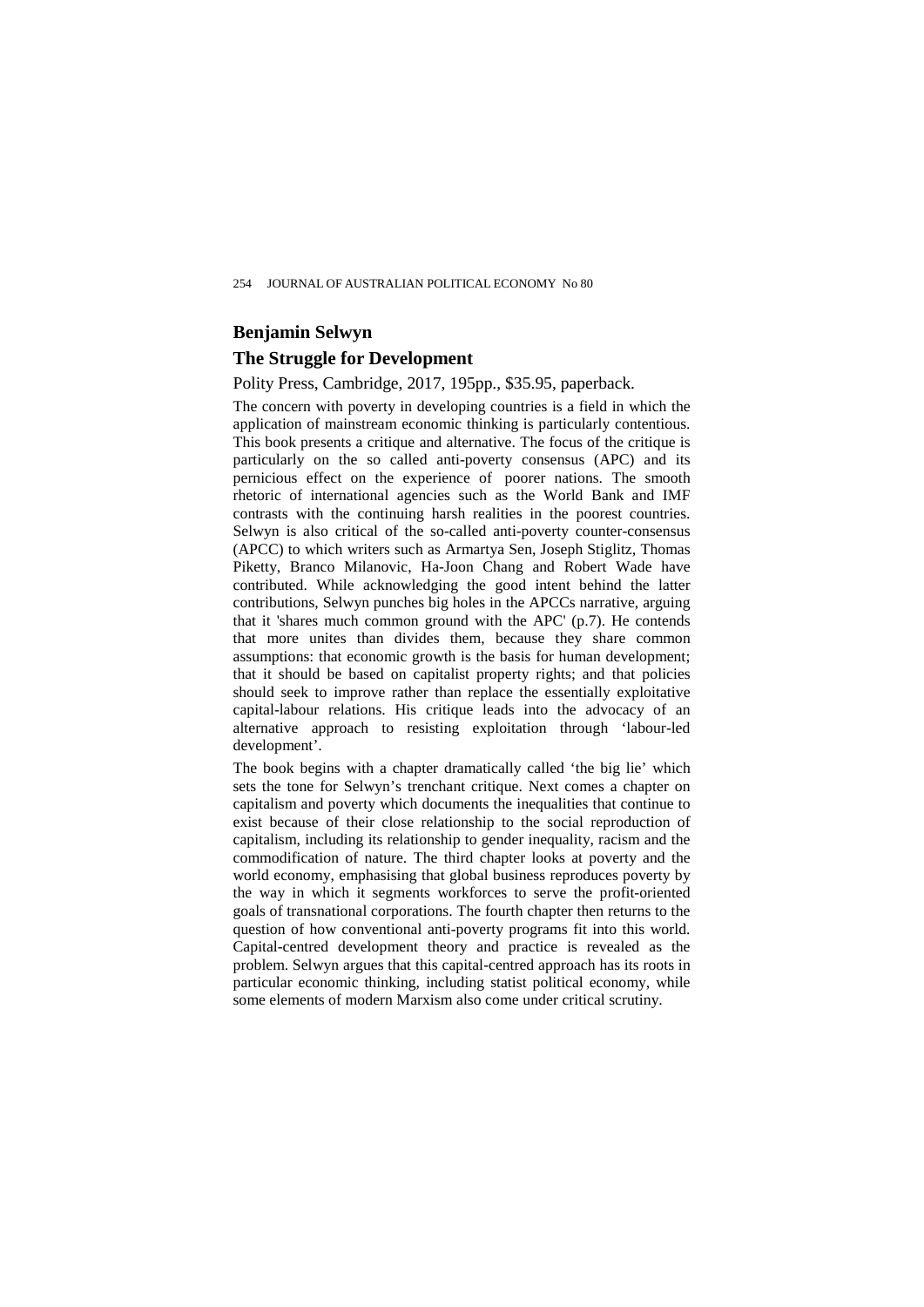The final two chapters of the book posit a progressive alternative. The penultimate chapter gives numerous examples from around the world of struggles that achieve empowerment of workers, while the final chapter talks about 'democratic development beyond exploitation' as the longerterm goal. Themes include discussion of banks and economic democracy, universal basic income, 'industrial policy for a green transformation', agrarian reform, sharing and reducing work, and protecting and learning from indigenous peoples.

Selwyn's book is a rallying call for an activist-oriented approach to understanding the challenge of development worldwide. Students taking conventional courses in Development Economics should certainly read it, as should all who have misgivings about conventional development practices, whether well intentioned or not. It is a strongly argued example of how a radical political economic perspective enables a different way of seeing global challenges today.

# **Tae-Hee Jo, Lynne Chester and Carlo I'Dippoti (eds) The Routledge Handbook of Heterodox Economic: Theorising, Analysing, and Transforming Capitalism**

Routledge, London and New York, 2018, 549pp., \$368.00, hb.

Developing an alternative to mainstream economics is a big task. It is one thing to agree on a critique of the orthodoxy, but it is another to develop an alternative framework that is both analytically coherent and empirically useful in a complex and changing world. Thankfully, there are many currents of heterodox economic thought which can be drawn on for this purpose.

This book seeks to show what options exist by surveying various fields where useful work is being done in heterodox economics. It shows that there are strong, vibrant schools of thought with clear analytical methods and something useful to say on all the most important contemporary economic concerns. The book brings together contributions by 44 authors from 16 countries, each writing a substantial essay on an aspect of heterodox economic inquiry. Chapters typically begin by looking at why the topic matters and why mainstream approaches are inadequate, before going on to explain what heterodox economics can offer in its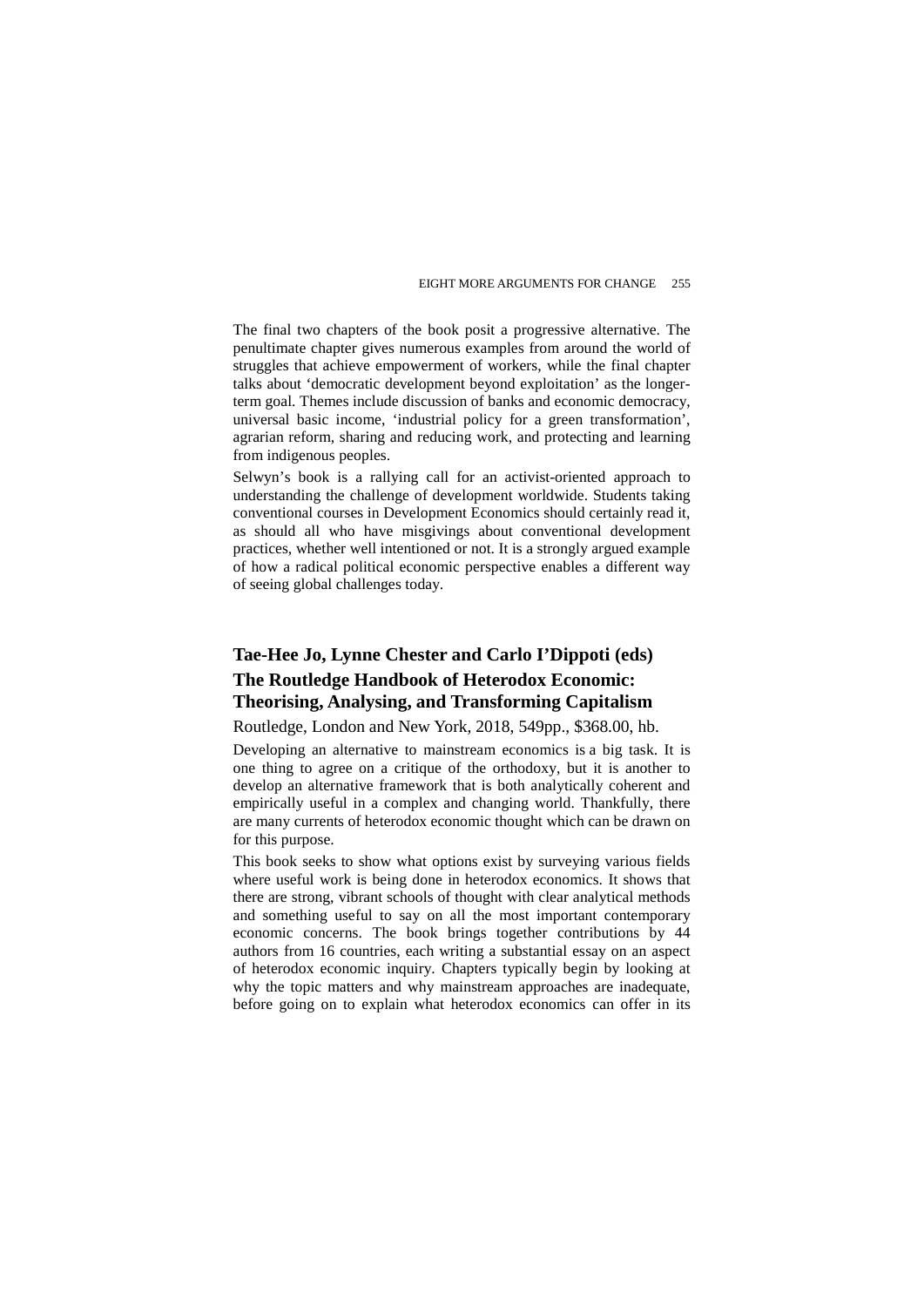place. The book has four main parts, following the editors' useful scenesetting introduction. The first cluster of articles survey the theoretical cores of heterodox economics, with topics ranging from the social surplus approach, accumulation regimes, monetary theories of production, effective demand, heterodox theories of prices, value and distribution and the micro-macro link in heterodox economics. Major sections follow on the anatomy of capitalism, the dynamics of capitalist socio-economic structure, and transforming the capitalist social provisioning process. Putting the focus on capitalism is a significant change from the mainstream economists' concerns with an idealised market economy.

The editors are to be congratulated for their selection. It has a good geographical spread of authors. It mixes contributions by established heterodox economics academics with less familiar contributors who have important things to say. This preference for relatively new contributors gives the collection a distinctive freshness. It has to be said though that, by its very nature, the subject matter is complex and often quite tough going. The editors and the chapter authors have not shied away from the difficult theoretical elements and challenges that face heterodox economists trying to develop coherent alternatives to the mainstream.

The best selection of themes and topics is always a personal judgement, of course, but having three co-editors in this case has evidently worked well. Scholarly contributions from within the post-Keynesian, institutional and Marxist traditions are considered in the majority of chapters, many of which look back to foundations in classical political economy too. Significant attention is also paid to other schools of thought challenging neoclassical orthodoxy: the regulation school, ecological economics, feminist economics, and the exponents of the 'social structures of accumulation' approach, for example. There is an very helpful table in the editors' introduction which shows how these different schools of thought, and others, are reflected in each of the articles. An excellent concluding essay for the volume, written by Jamie Morgan and John Embery, provides an overall summary and assessment of the undertaking.

A massive work of over 500 pages in relatively small print is unlikely to be popular bedtime reading. Its significance is, rather, as a substantial publishing landmark, perhaps comparable in this respect to the *Encyclopaedia of Political Economy* that Philip O'Hara edited for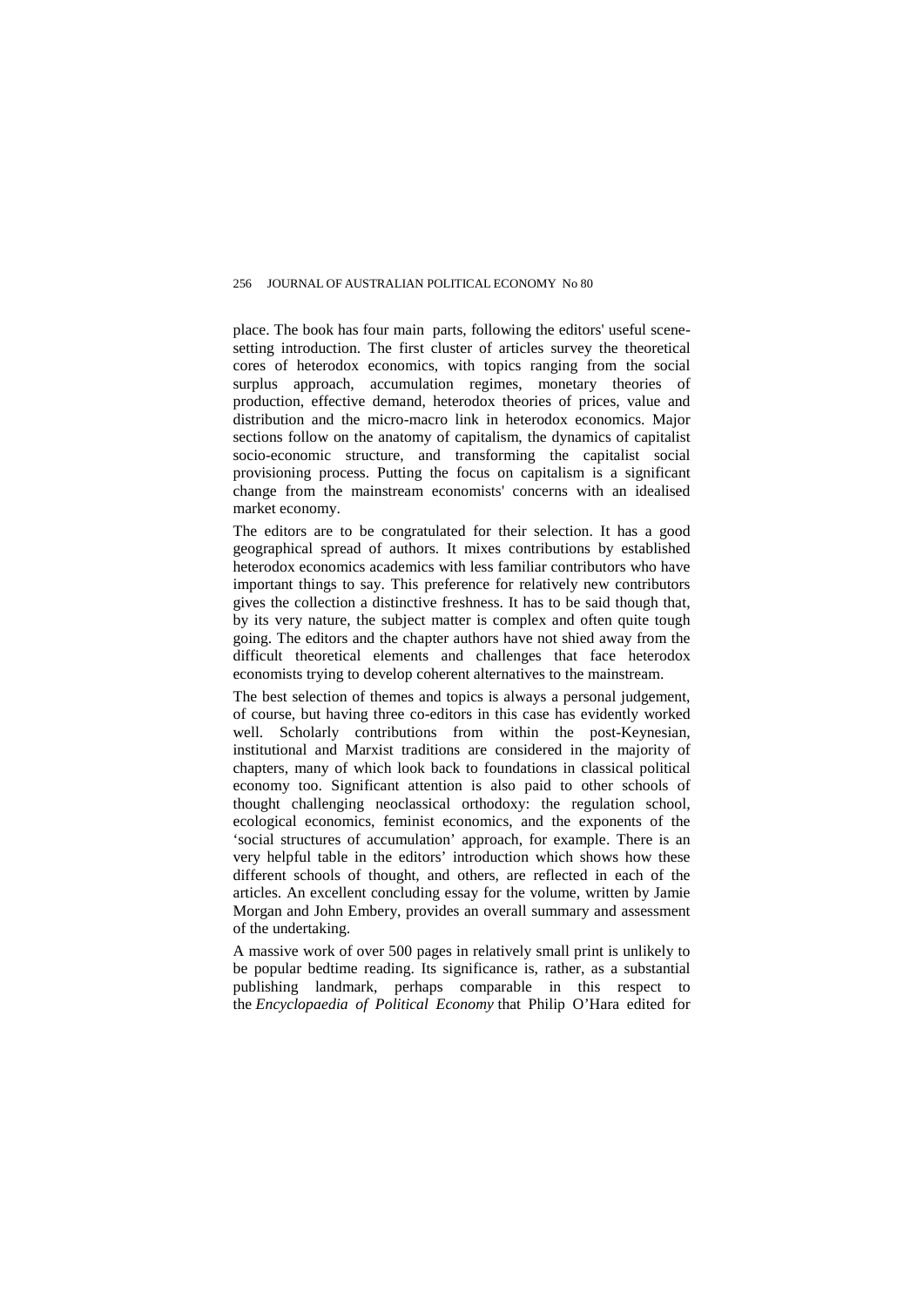Routledge eighteen years ago (and is still a very valuable resource today). Big 'handbooks' on different fields of scholarly inquiry and research have become quite numerous in recent times, mainly purchased by libraries and by academics already working in that particular field. Their considerable expense is a barrier to wider sales and influence, but it is notable that, in this case, the publisher has a special offer of a 20% discount for customers who buy the book online and enter the code FLR40 at the checkout.

## **Jerry Courvisanos, James Doughney and Alex**

## **Millmow (eds)**

## **Reclaiming Pluralism in Economics**

Routledge, London and New York, 2016, 332pp., \$188.00, hb.

The case for pluralism is a central feature of the challenge to mainstream economics. The dominance in the orthodoxy of the neoclassical way of seeing is the central concern, notwithstanding the mainstream economists' own claims to some degree of product differentiation. Seeing the monist character of the orthodoxy as the problem naturally leads to posing pluralism as the solution. The case is particularly strong in relation to teaching: students should be encouraged to develop comparative and critical perspectives by looking at economic issues through different lenses.

In practice this argument needs careful development. Pluralism is not synonymous with heterodoxy. Indeed, heterodox economists may be just as much wedded to a particular way of seeing, whether based on a perspective derived from Marx or Myrdal, from Kalecki or Sraffa. Pragmatically, however, heterodox economists tend to be strong advocates of pluralism because that is a way of creating space for their preferred approaches to get some attention.

The contributors to this fine volume explore the broader reasons for pushing pluralism, the history of pluralist and anti-pluralist practices in economics and the relevance of these issues in a neoliberal era. There are 19 essays in all, beginning with personal reflections by John King on 'pluralist economics in my lifetime' and ending with Jerry Courvisanos setting out 'the road to reclaiming pluralism in economics'.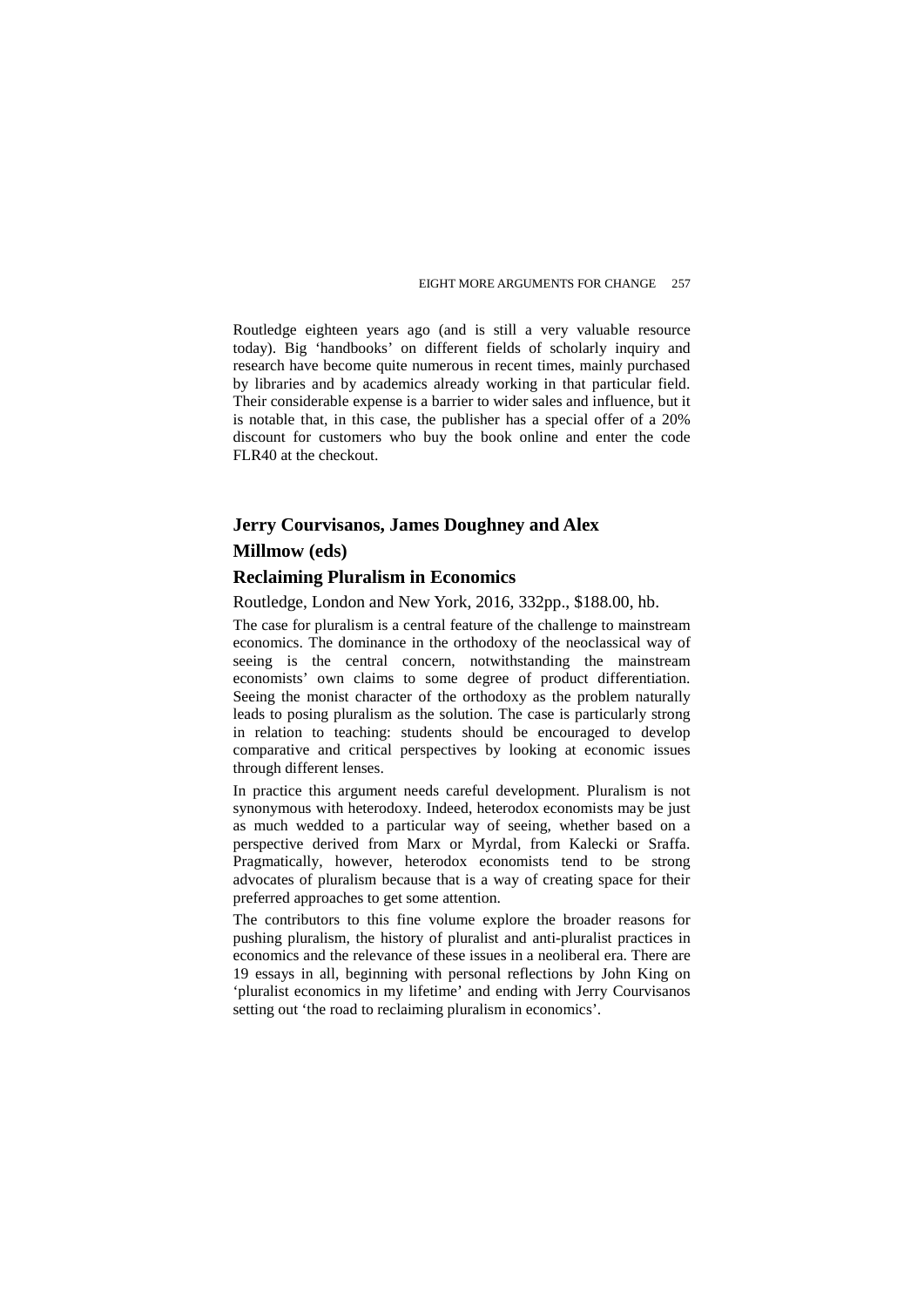It is particularly appropriate that the book is dedicated to John King, who has been a great exponent of heterodox economics, particularly in Marxist economics and post-Keynesian economics, and whose personal role has a teacher has been pluralist, spanning a range of approaches to different aspects of economics. The book had its origins in papers presented at a conference to mark his official retirement from La Trobe University. His own introduction to the volume includes personal reflection on his own education – including a PPE degree at Oxford – when a more pluralist (and sometimes eccentric) approach was possible. But the great transformation 'from interwar pluralism to postwar neoclassicism' was already well advanced, and has since become effectively hegemonic. At the end of his intro chapter he refers to current student movements 'demanding the same broad, pluralist education that I was fortunate enough to have received in Oxford all those years ago', adding that 'they deserve to get it'.

The other contributors to the book reflect variously on the challenge to reclaim pluralism in economics, the role of studying the history of economic ideas in the path to pluralism; the association between mainstream economics and neoliberalism; and the sources of resistance to pluralism that need to be overcome. The historical perspective is probably the book's most distinctive feature. Contributors reflect on the more pluralistic character of classical political economy before the emergence of the neoclassical school in the late  $19<sup>th</sup>$  century; the element of pluralism driven by the ideas of Veblen, Keynes, Kalecki, Sraffa, Schumpeter and others in the first half of the twentieth century; and then the much more straightjacketed character of the mainstream during the last half century.

Probably the strongest conclusion to be drawn from the diverse contributions is the importance of seeing economic issues and economic ideas in historical perspective. From this viewpoint, the root problem is that serious engagement with the history of economic ideas has been expunged from the standard university economics curriculum. This impoverishes education, leaving students of economics with inadequate understanding of the role that ideology and vested interests have played in shaping economic thought. Strategically, how to go about challenging this situation is a theme picked up in the following book by an author following in the footsteps of John King, teaching at La Trobe University.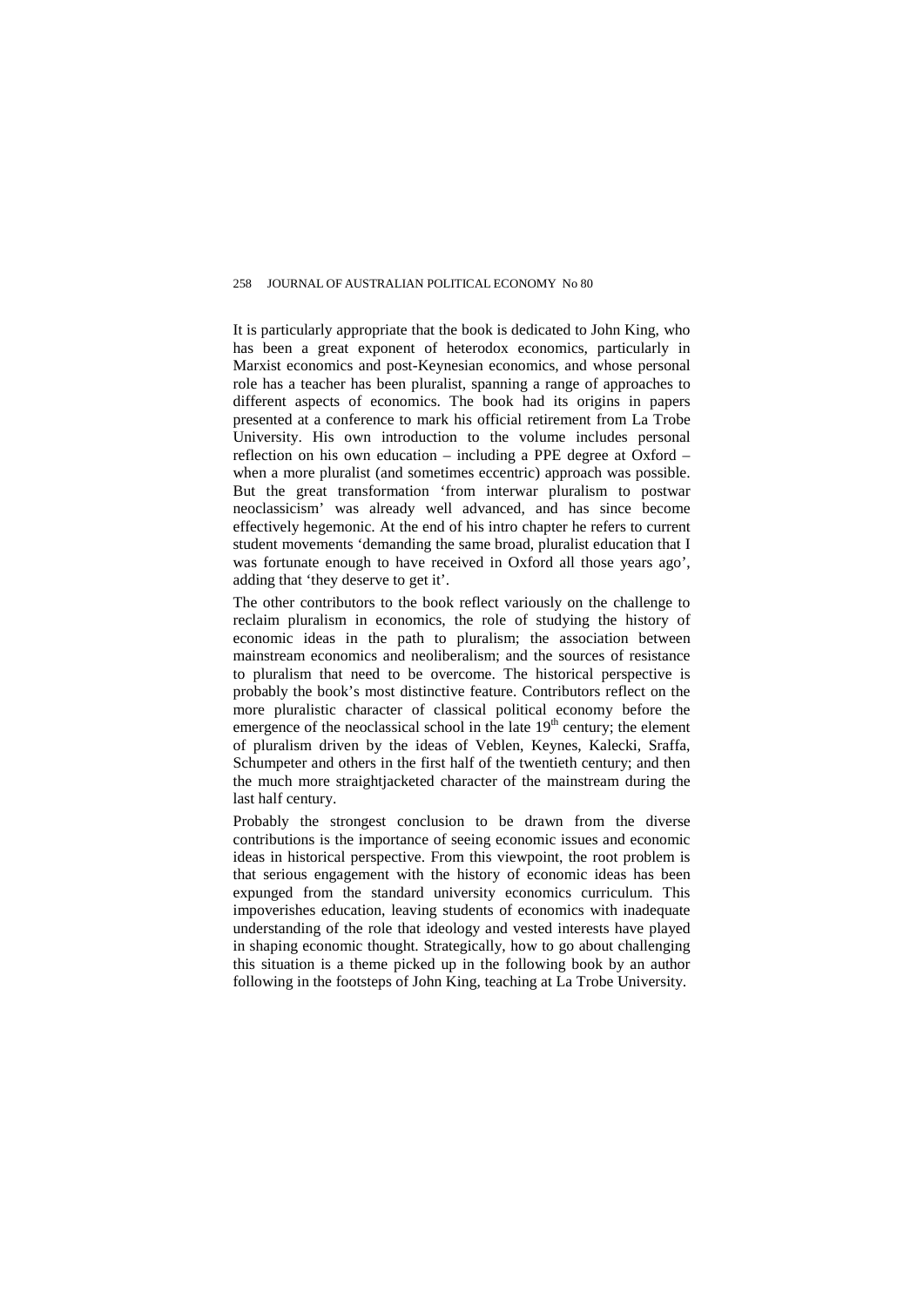## **Tim B. Thornton From Economics to Political Economy: the Promises, Problems and Solutions of Pluralist Economics**

Routledge, London and New York, 2017, 227pp., \$231.00, hb.

Tim Thornton's book, arising from his PhD thesis, looks at university economics departments, reviews what they teach and considers what strategies could be effective in making the curriculum more conducive to heterodox economic and political economy (he prefers the latter descriptor). For anyone concerned with creating more space in education and research for political economy, this is a must-read.

Readers of this journal will not be surprised to know that, almost everywhere, the university economics curriculum is dominated by a core centred on mainstream micro/macro/mathecon and offering precious few opportunities for students to engage with more critical and challenging alternatives. The mainstream economists themselves sometimes claim to be embracing pluralism but it tends to be only an 'internal' heterodoxy that tacks electives dealing with behavioural economics, experimental economics or game theory onto a basically neoclassical core. Genuine pluralism is to be found in very few places. Thornton asks what can be done to challenge the situation and bring about more thoroughgoing reform that would ensure space and opportunity for the consideration of heterodox alternatives.

The book begins with a consideration of the sociology of knowledge, seeking to explain why the discipline is so conservative and selfreferential. It continues with a look at mainstream economists' claims about how they are changing the discipline, showing that the basic character of most departments remains resolutely orthodox in practice. Among the subsequent chapters are assessments of the global student movement for pluralism, the contents of economics textbooks and the offerings of economics departments in Australian universities.

Perhaps the most novel and interesting contributions of the book come in the three chapters that explore what might be done to bring about lasting change. A trio of alternative strategies for reform is set out: (1) reform 'from within', (2) reform 'from without', and (3) 'hybrid strategies'.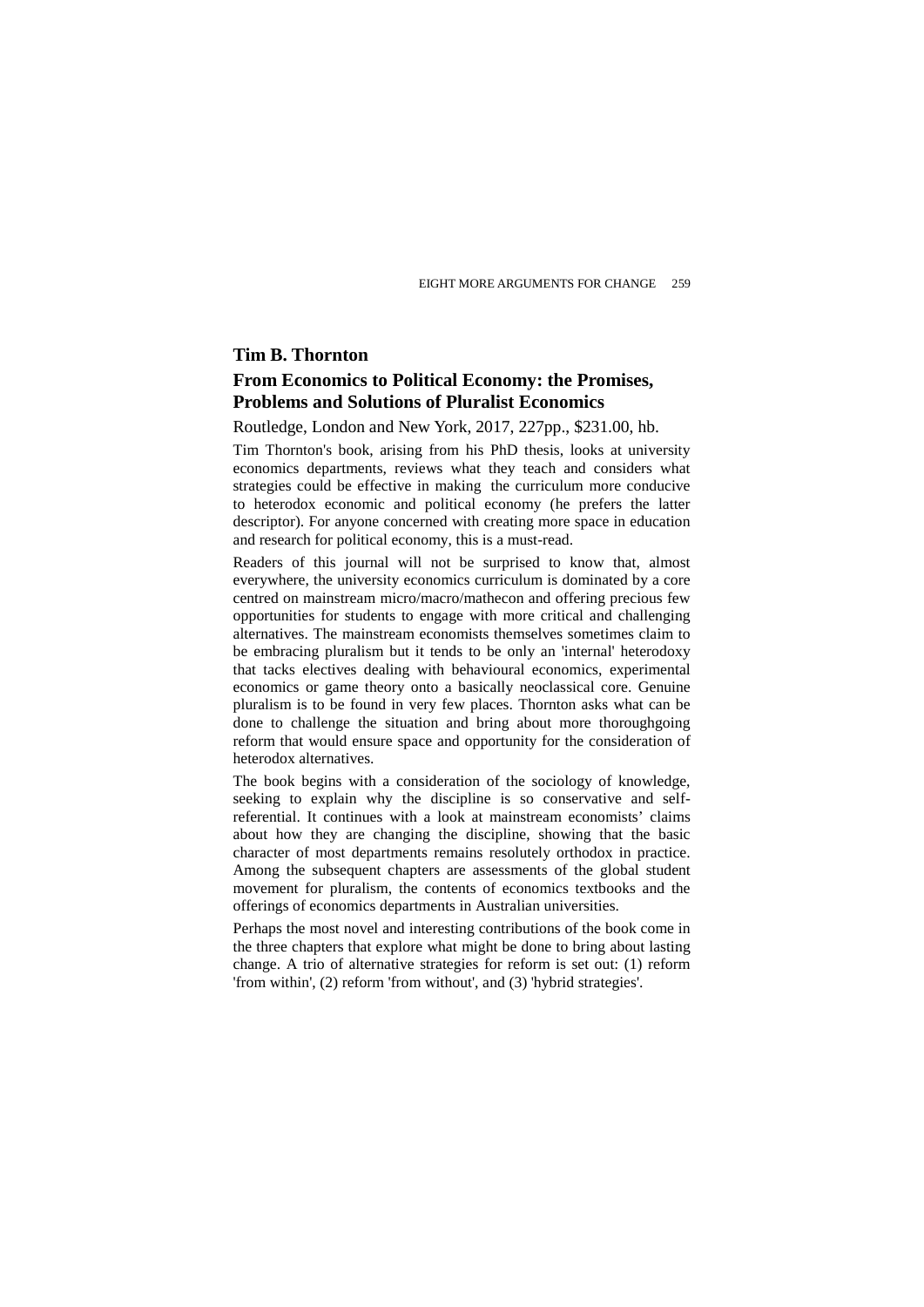Reform from within involves attempts to transform the standard economics curriculum into a more pluralist form. This is a strategy that is intrinsically worthy but frustratingly difficult, if not impossible, to fully realise in practice. Even when islands of heterodoxy are established they are typically insecure, courses almost invariably being wound up when heterodox staff are not reappointed.

By contrast, 'reform from without' is a bolder strategy that rests on the belief that political economy can only flourish outside of a mainstream economics department. It is a separatist approach that is illustrated by the experience of political economy activists at the University of Sydney who actually began with a struggle for internal course reform but, when that was resisted by the mainstream economists, campaigned for a separate Department of Political Economy.

The third option, 'hybrid strategies', involves attempting to develop new political economy units of study from within other social science departments such as political science or sociology, or building PPE degree programs that bridge between mainstream economics, politics and philosophy. Thornton argues that this is probably the most generally viable option, but his overall conclusion is pragmatic, saying that what *should* be done depends crucially on the local conditions that determine what *can* be done.

These three strategic options are briefly considered by Thornton in the opening article in this current issue of *JAPE*. Readers interested in the fuller version of the arguments, and discussion of past experiences in various universities, are strongly recommended to read the corresponding three chapters in his book.

There are two other particularly interesting chapters at the end. One discusses the market for economic knowledge, including some survey evidence about what employers of economic graduates actually seek. The evidence is mixed, indicating that 'employers in general require the type of graduate skills, knowledge and attributes that a pluralist curriculum is best placed to supply', but that 'there is currently no significant call for significant change to economics by those employers' (p.204). Then comes the final chapter – a real beauty - that reflects on three purposes of economics : a scientific purpose, its role as social control, and its function as 'psychological balm'. This third aspect gives the 'reassurance' that we live, if not in the best of all possible worlds, in an economic system in which markets produce reliably equilibrating